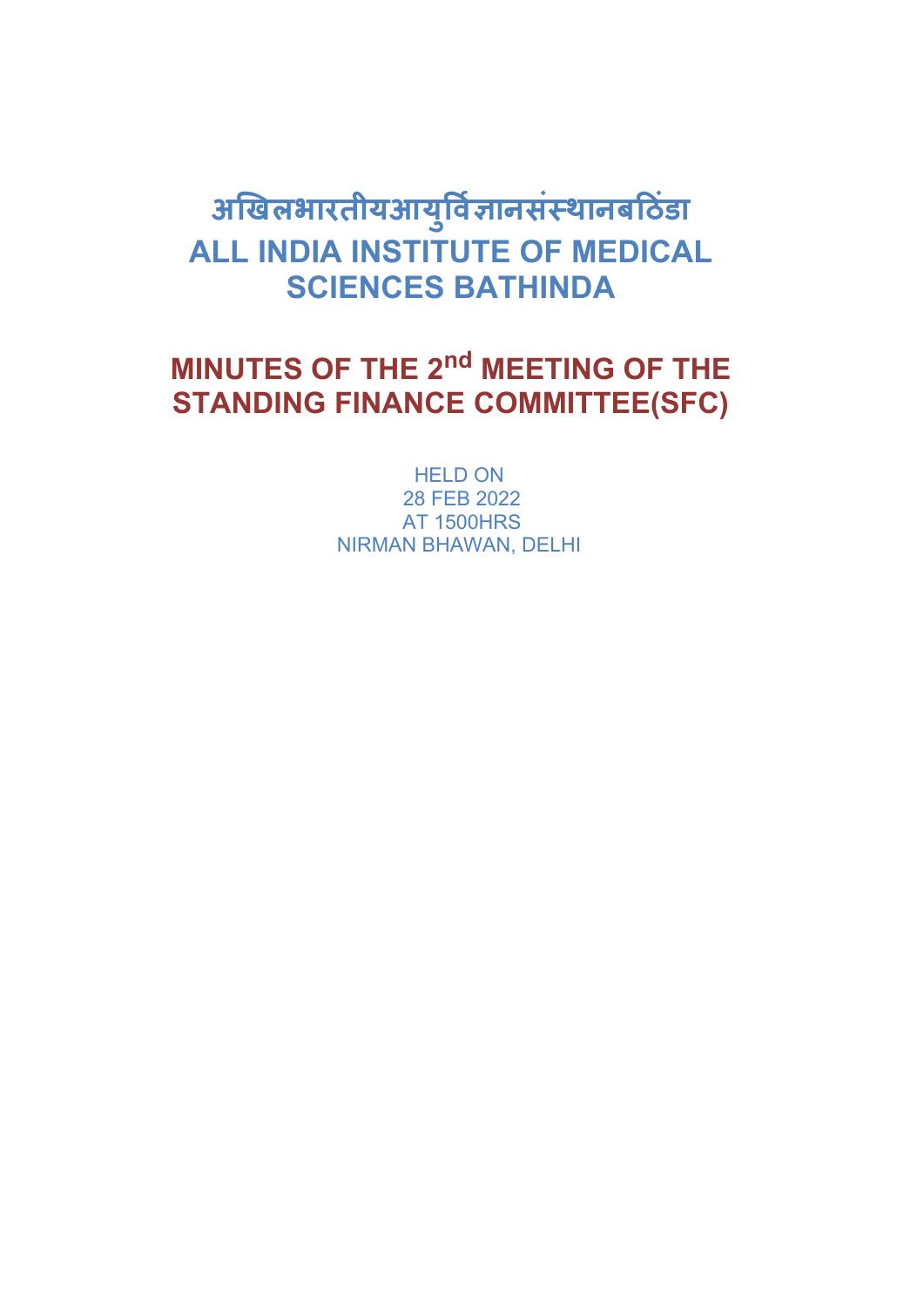## **ALL INDIA INSTITUTE OF MEDICAL SCIENCES, BATHINDA**

## **MINUTES OF THE SECOND MEETING OF STANDING FINANCE COMMITTEE (SFC) OF AIIMS BATHINDA HELD ON 28 FEBRUARY 2022 AT 1500HRS**

1. The Second Standing Finance Committee (SFC) meeting of AIIMS Bathinda was held on 28 Feb 2022 from 1500-1750hrs. The Meeting was chaired by Shri. Rajesh Bhushan, IAS, Secretary, MoH&FW. The following members were present: -

| lSr     | Name                                                                                                            | <b>Member</b>   |
|---------|-----------------------------------------------------------------------------------------------------------------|-----------------|
| a.      | Shri Ashish Srivastava, IAS, AS&FA, MoH&FW                                                                      | Vice-Chairman   |
| b.      | Shri Anirudh Tewari, IAS, Chief Secretary Govt. of Punjab                                                       | Member**        |
|         | Dr. Akash Deep Aggarwal, Director Medical Education<br>Punjab, represented the Chief Secretary, Govt. of Punjab |                 |
| $C_{1}$ | Vice Chancellor, I.K. Gujral, PTU, Jalandhar                                                                    | Member**        |
|         | **Dr. Sukhbir Singh Walia, Finance Officer, IKGPTU represented<br>the V.C., IKGPTU                              |                 |
| d.      | Dr. Yogender Malik, Professor, BPSGMC, Haryana                                                                  | Member          |
| e.      | Prof. D.K. Singh, Exe. Director, AllMS Bathinda                                                                 | Member Secy.    |
| f.      | Shri.Nilambuj Sharan, IES, Economic Advisor, PMSSY Division<br>MoH&FW, Gol.                                     | Special Invitee |
| g.      | Lt. Col Devender Singh Rawat, Dy. Dir. (Admin) AllMS Bathinda Special Invitee                                   |                 |
| h.      | Shri. Kumar Abhay, IAAS, Financial Advisor, AIIMS Bathinda                                                      | Special Invitee |

2. Prof. (Dr.) Sunil Kumar, DGHS & Sh. Gurjeet Singh Aujla, MP, Lok Sabha could not attend the meeting.

3. The quorum was complete in accordance with the AIIMS Act to commence the SFC proceedings.

## **SFC AGENDA NO.02/1**

## **WELCOME BY THE EXECUTIVE DIRECTOR, WITH SHORT PRESENTATION ON THE DEVELOPMENT OF AIIMS BATHINDA**

At the outset, the Executive Director AIIMS Bathinda welcomed the Chairman and all other members to the SFC meeting and presented the achievements of AIIMS Bathinda. The Chairman appreciated the initiatives of the Institute.

## **SFC AGENDA NO.02/2**

## **ADDRESS BY THE HON'BLE CHAIRMAN, STANDING FINANCE COMMITTEE**

The Chairman welcomed all the Members of the second meeting of SFC and called the meeting to order. It was noted that the quorum was complete. The Chairman requested the Member Secretary to introduce the agenda points and initiate discussion. Deputy Director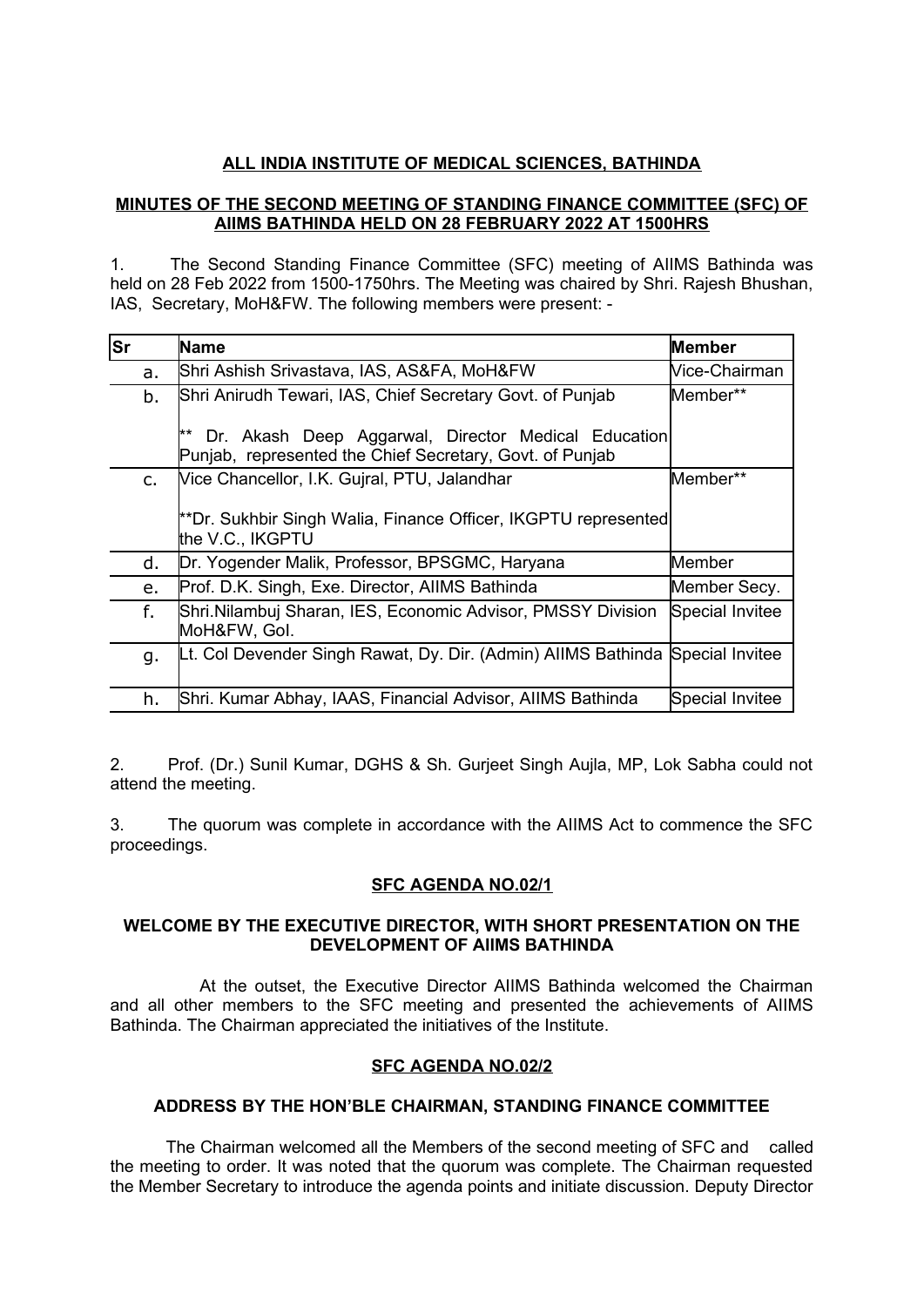AIIMS Bathinda introduced the agendas.

# **SFC AGENDA NO.02/3**

# **CONFIRMATION OF THE MOM OF 1ST STANDING FINANCE COMMITTEE MEETING HELD ON 21ST JAN 2021.**

The Minutes of the First Standing Finance Committee was confirmed.

# **SFC AGENDA NO.02/4**

# **ACTION TAKEN REPORT ON MINUTES OF THE 1st MEETING OF STANDING FINANCE COMMITTEE, AIIMS BATHINDA HELD ON 21 JAN 2021.**

The Dy. Director apprised about the actions taken on the 1<sup>st</sup> SFC minutes, most of them were complied. The few observations/directions of the Chairman are as under: -

- a. PMSSY Division should call a meeting with C-DAC and address the HMIS customization issues of AIIMS Bathinda.
- b. AIIMS Bathinda authorities to comply the GIS Services at the earliest possible.

## **SFC AGENDA NO.02/5**

## **AUDITED ANNUAL ACCOUNTS FOR THE F.Y. 2019-20 & AUDITED ANNUAL ACCOUNTS FOR THE F.Y. 2020-21**

Annual Accounts for the years 2019-20 and 2020-21 were approved.

For the internal audit of all AIIMS, the Chairman asked AS&FA, MoHFW to ensure that Ministry's audit team be utilized as per a calendar schedule. The Chairman also directed the F.A. AIIMS Bathinda to resolve the pending issues regarding internal audit. Till AIIMS Bathinda does not have its Engineering/Financial Officials, Mentor Institute i.e. PGIMER, Chandigarh will fully support AIIMS Bathinda for asset capitalization.

## **SFC AGENDA NO.02/6**

## **APPROVAL OF REVISED ESTIMATES FOR THE FINANCIAL YEAR 2021-22 & BUDGET ESTIMATES FOR THE FINANCIAL YEAR 2022-23.**

The SFC discussed the estimates presented by the Institute and approved the following RE for Financial Year 2020-21 and BE for Financial Year 2022-23.

(Rupees in Crore)

| S.No. | Head         | <b>Revised Estimates 2021-22</b> | <b>Budget Estimates 2022-23</b> |
|-------|--------------|----------------------------------|---------------------------------|
|       | GIA(General) | 15.00                            | 20.00                           |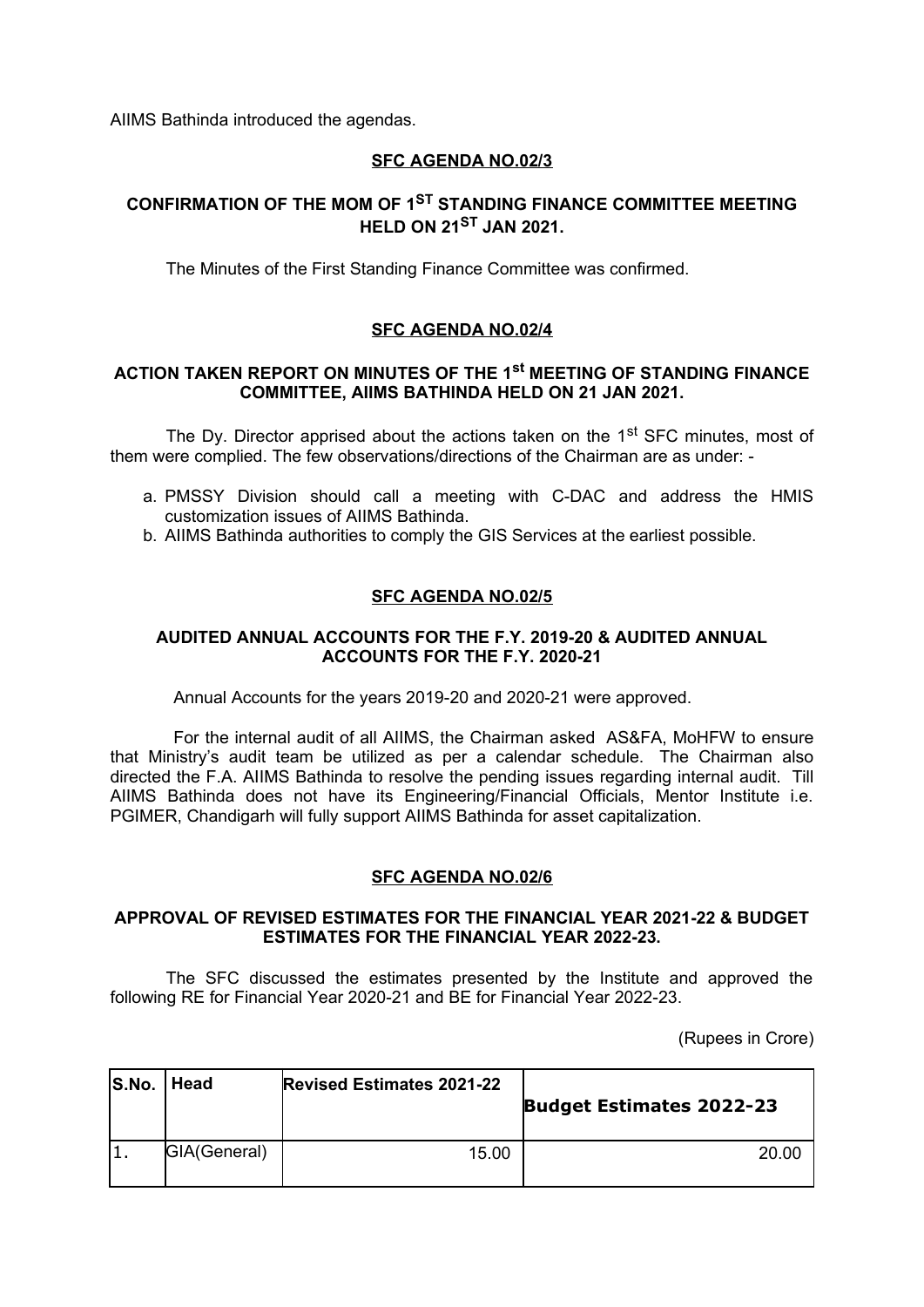| 12. | GIA(Capital) | 10.00 | 15.00  |
|-----|--------------|-------|--------|
| 13. | GIA(Salary)  | 73.00 | 100.00 |
|     | <b>TOTAL</b> | 98.00 | 135.00 |

## **SFC AGENDANO.02/7**

## **ENHANCEMENT OF EMPLOYER SHARE OF NPS FROM 10% TO 14% W.E.F 01 APRIL 2019**

The SFC ratified the agenda.

## **SFC AGENDA NO.02/8**

### **APPROVAL FOR THE ESTABLISHMENT OF TELECOM & CENTRALIZED HOSTING INFRASTRUCTURE INCLUDING COLLEGE MANAGEMENT AND LEARNING MANAGEMENT SYSTEM IMPLEMENTATION IN AIIMS BATHINDA INITIALLY FOR 05(FIVE) YEARS. ASPER THE DIRECTIONS OF THE MOH&FW**

The SFC approved the agenda and directed to implement the project at the earliest. AS & FA, MoHFW recommended that a presentation should be made by AIIMS Bathinda to other Institutions for adoption of the project by them.

#### **SFC AGENDANO.02/9**

- a. **REQUIREMENT OF MANPOWER ON CONTRACTUAL BASIS AT VARIOUS CADRES/POSTS FOR SMOOTH FUNCTIONING OF OPD AND IPD IN AIIMS BATHINDA AGAINST THE TOTAL SANCTION POSTS FOR 750 BEDDED HOSPITALS ON CONSOLIDATED SALARY (BASIC + DA), TILL REGULAR APPOINTMENT.**
- b. **REQUIREMENT OF SENIOR & JUNIOR RESIDENTS FOR SMOOTH FUNCTIONING OF OPD AND IPD IN AIIMS BATHINDA**

The SFC approved the agenda and directed AIIMS Bathinda to priorities and phase the recruitment process as per its operational necessity. Further such recruitment on contract will be against available sanctioned post , in accordance with the relevant recruitment rules, and due process of recruitment should be followed.

For the recruitment of Senior Resident and Junior Resident the Chairman SFC directed to send a detailed proposal to the PMSSY Division.

## **SFC AGENDA NO.02/10**

#### a. **APPROVAL FOR THE ESTABLISHMENT OF BSL-3 LAB AT AIIMS BATHINDA.**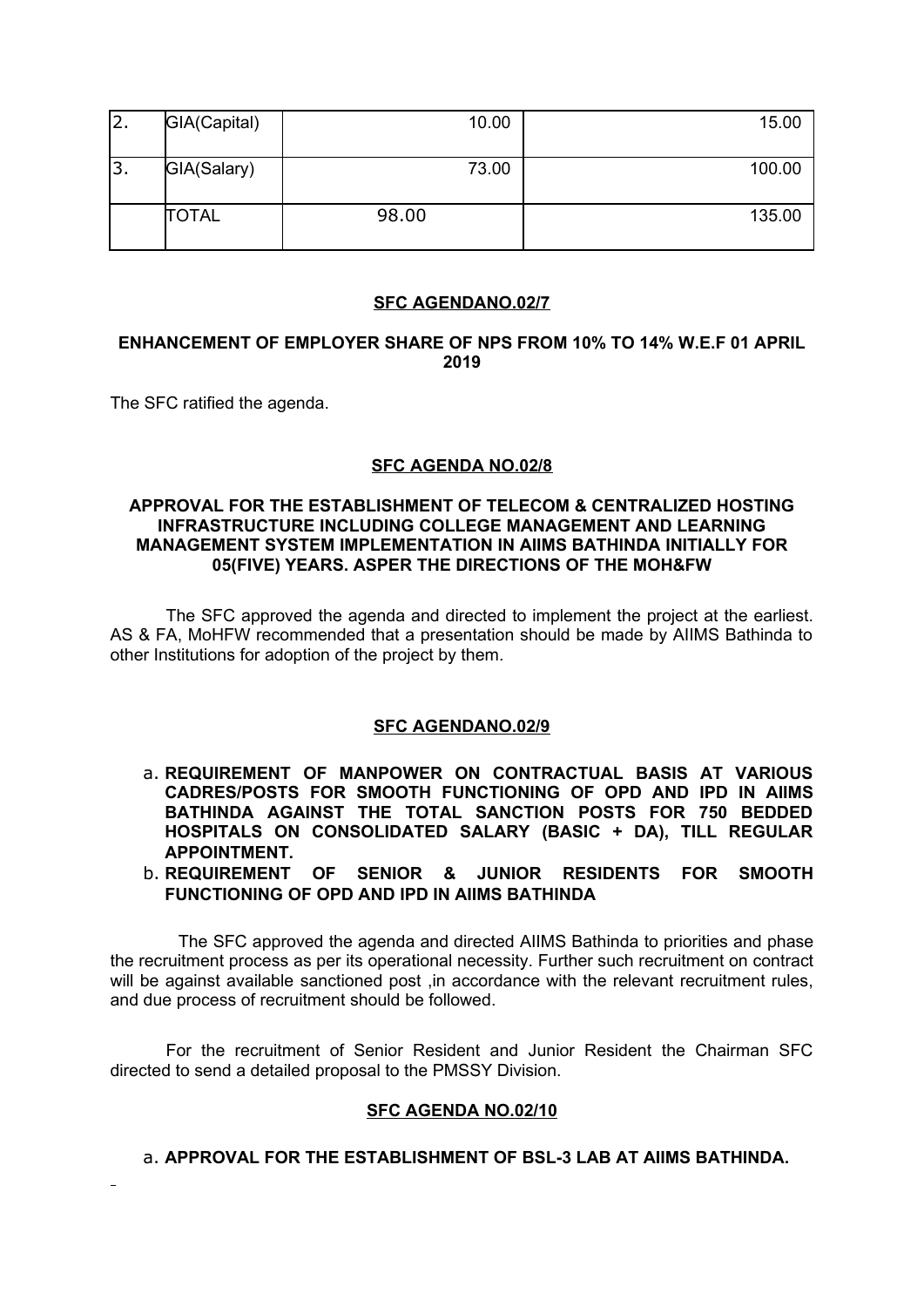The SFC approved the agenda subject to the proviso that the Institute will earmark and provide the required area of 260 sqmtr. for the establishment of VRDL Lab.

## b. **APPROVAL OF THE ESTABLISHMENT OF THE NELS AND FUND GIVEN BY MOHFW**.

The SFC approved the agenda subject to technical assessment by HITES.

## **SFC AGENDA NO.02/11**

## **TO CONSIDER AND APPROVE THE PROCUREMENT OF ADDITIONAL EQUIPMENT NOT AVAILABLE IN THE EXISTING DPR THROUGH PROCUREMENT SUPPORT AGENCY (HITES).**

The SFC advised to complete the procurement of approved DPR items before placing demand for non-DPR items, which should be placed in next SFC.

## **SFC AGENDA NO.02/12**

## **SANCTION OF OPERATION AND MAINTENANCE CHARGES PROPOSED TO BE PAID TO NCC LTD. TOWARDS O&M OF SEDIMENTATION TANKS AT AIIMS, BATHINDA AND PAYMENT OF O&M DONE SO FAR.**

The Committee was informed that vide Letter No. SEIAA/2018/1097 dated 23 August 2018 State Level Environment Impact Assessment Authority Punjab, while awarding Environment Clearance for the AIIMS Bathinda Project, has directed that *"an underground storage tank of adequate capacity shall be constructed to meet the project requirements for minimum 07 days. Ground water shall not be abstracted to meet the requirement of the project. In the event of shut down of canal water supply, alternate source of fresh water such as potable water through mobile tankers etc. except ground water shall be considered to cater fresh water requirement."*

The Chairman & Vice Chairman of SFC advised AIIMS Bathinda to forward a proposal to MoHFW comprising of cost evaluation of the conventional water supply system as in the contract vs the sedimentation tanks, to determine the cost difference between the systems and its financial impact. Regarding payment of O&M charges also, the SFC directed AIIMS Bathinda to refer the matter to MoH&FW.

#### **SFC AGENDA NO.02/13**

## **ESTABLISHMENT OF BANKING & FACILITY CENTRE FOR PATIENTS AT AIIMS BATHINDA OF 8000 SQ FT. FUND GIVEN BY ICICI BANK UNDER THE CSR SCHEME.**

The SFC advised to put on hold the creation of Patient Facility Centre by CSR fund committed by the ICICI bank and forward the case to MoH&FW/PMSSY Division.

## **SFC AGENDANO.02/14**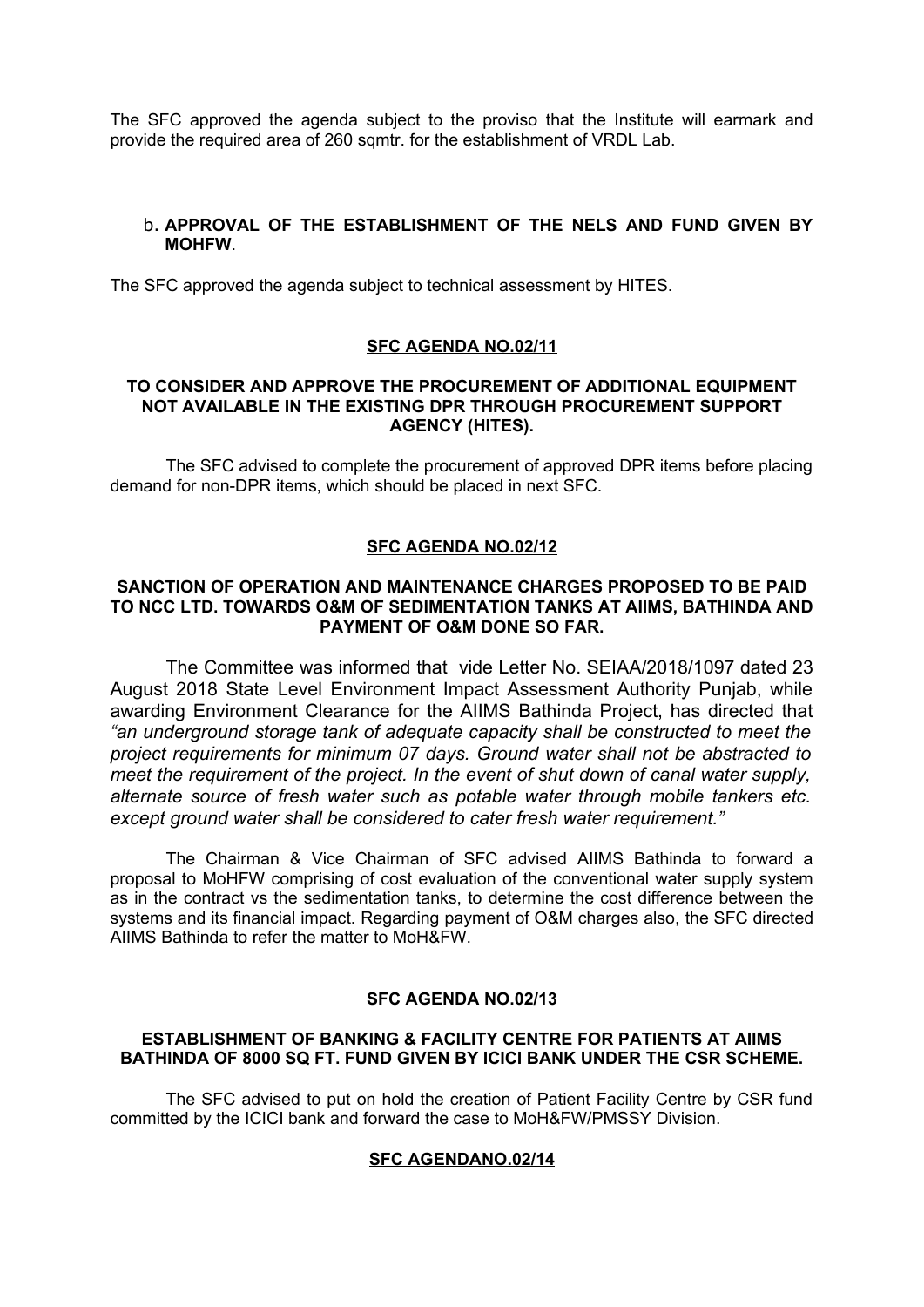## **ESTABLISHMENT OF MILK & MILK PRODUCTS BOOTH AT AIIMS BATHINDA CAMPUS AS APPROVED BY THE STANDING ESTATE COMMITTEE, AIIMS BATHINDA.**

The SFC approved the agenda.

## **SFC AGENDANO.02/15**

## **CONSTRUCTION OF ADDITIONAL DWELLING UNITS AT AIIMS BATHINDA**

The SFC in principle approved the agenda. However, they suggested to reassess the accommodation requirements against the sanctioned posts along with the financial estimate as evaluated by CPWD for commencing the process. The proposal should be split into phases starting with immediate need.

## **SFC AGENDANO.02/16**

## **CONSTRUCTION OF EMERGENCY & TRAUMA BLOCK IN AIIMS BATHINDA**

The SFC advised to withdraw the agenda item at this stage of the project.

## **SFC AGENDA NO.02/17**

#### **Urgent Construction of**

- a. **Medical Superintendent Office,**
- b. **Hospital Administration, &**
- c. **Central Store in AIIMS Bathinda.**

The SFC advised to reappropriate and repurpose the existing infrastructure. However, for the creation of Store area the SFC advised to send a detailed proposal.

#### **SFC AGENDANO.02/18**

## **ADDITIONAL CONSTRUCTION OF THE AUTOPSY BLOCK, AND DENTAL CLINIC IN AIIMS BATHINDA**

The SFC advised to reappropriate and repurpose the existing infrastructure.

#### **SFC AGENDANO.02/19**

## **RECRUITMENT OF CONSULTANTS ON CONTRACTUAL BASIS IN AIIMS, BATHINDA INCLUDING EMPANELMENT OF ADVOCATE WITH AIIMS BATHINDA AS PER THE MOH&FW AND LAW AND JUSTICE DEPARTMENT**

The SFC advised hiring of consultants on contractual basis against the sanctioned posts, following the extant rules.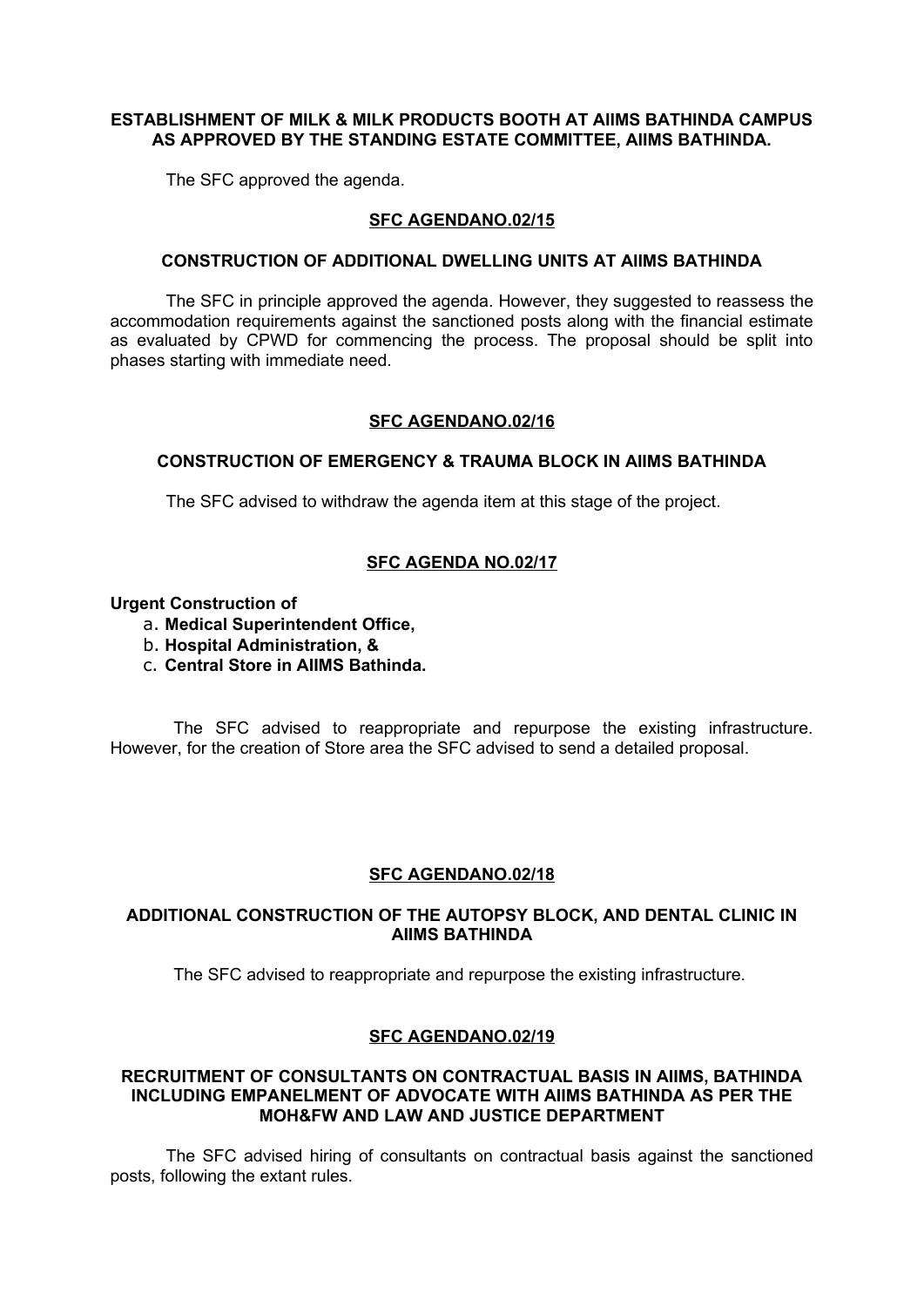## **SFC AGENDA NO.02/20**

## **APPROVAL OF THE REMUNERATION OF THE VISITING GUEST FACULTY, SUBJECT EXPERTS, EXAMINERS AND COMMITTEE MEMBERS AND TO TRAVEL BY OWN CAR/TAXI. IN VIEW OF THE COVID PERIOD ALSO THIS MAY BE PERMITTED**

The SFC advised to refer the matter to PMSSY Division.

## **SFC AGENDA NO.02/21**

## **SANCTION OF THE FUNDS TO SETUP RHTC/UHTC & VEHICLE REQUIRED FOR COMMUNITY AND FAMILY MEDICINE. FUNDS FOR RENOVATION OF UHTC, AMBULANCE & BUS**

The SFC advised AIIMS Bathinda to forward a proposal to MoH&FW for taking up the matter with National Health Mission of Punjab for attaching a functional CSC/PHC with AIIMS Bathinda. Transport to be catered through outsourcing. However, SFC advised to send a detailed proposal for the procurement of Ambulance and Bus for AIIMS Bathinda.

#### **SFC AGENDA NO.02/22**

## **APPROVAL OF THE PATIENT USER CHARGES FOR PROCEDURES AND INVESTIGATIONS THAT ARE NOT IN THE LIST OF THE AIIMS DELHI/PGIMER/CGHS BY THE INTERNAL COMMITTEE, AIIMS BATHINDA**

The SFC approved the agenda subject to the proviso to the policy framed by AIIMS Bathinda should be as per GFR provisions and be presented in the next SFC for ratification.

#### **SFC AGENDA NO.02/23**

#### **APPROVAL TO SANCTION THE FUNDS FOR THE CONFERENCE, WORKSHOPS AND CMES ORGANIZED IN AIIMS BATHINDA AS IN OTHER AIIMS**

The SFC approved the agenda of funds Rs. 30 lacs per year for the conferences, workshops CMEs etc. Ceiling of Rs.50000.00(Fifty thousand only) per conference was set.

#### **SFC AGENDA NO.02/24**

## **TO CONSIDER AND APPROVE THE ESTABLISHMENT OF LIBRARY AT AIIMS BATHINDA, PROCUREMENT OF CENTRAL LIBRARY BOOKS (INDIAN AND FOREIGN BOOKS) SOFTWARE/SUBSCRIPTIONS**

The SFC approved the agenda for Rs.1,62,29,994.68. For further budget sanction, AIIMS Bathinda was advised to place the agenda in next SFC Meeting.

## **SFC AGENDA NO.02/25**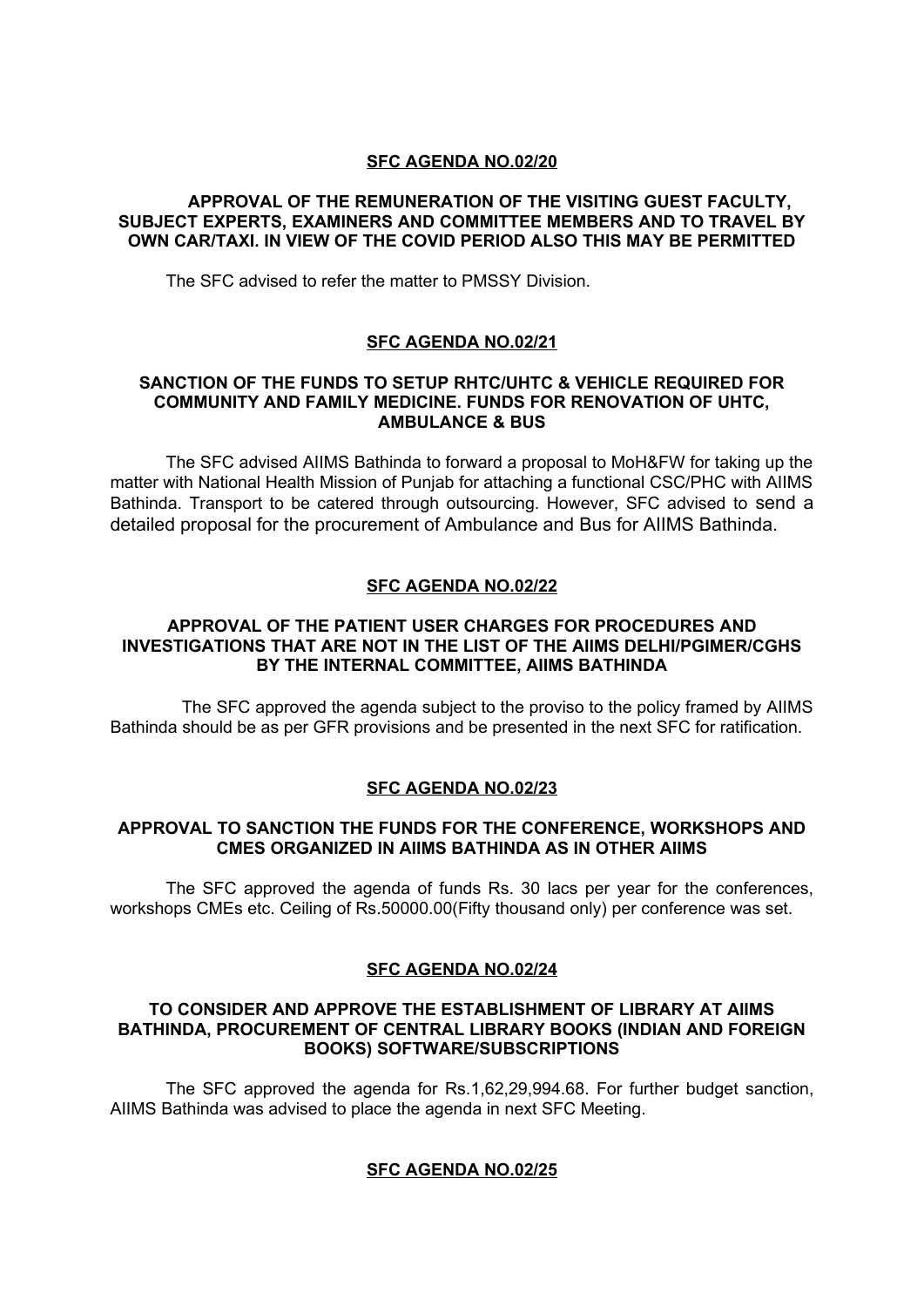# **REGULARIZATION OF EXPENDITURE RELATED TO COVID APPROVED UNDER RULE 166(II)**

The SFC approved the agenda.

## **SFC AGENDA NO.02/26**

## **TO CONSIDER AND APPROVE EQUIPMENT COSTING ABOVE RS.02 CRORE FOR VARIOUS DEPARTMENTS (MEDICAL COLLEGE AND HOSPITAL COMPLEX)**

The SFC advised to withdraw the agenda.

## **SFC AGENDA NO.02/27**

## **DELEGATION OF ADMINISTRATIVE AND FINANCIAL POWERS TO SUBORDINATE AUTHORITIES OF THE INSTITUTE**

The SFC approved the proposal subject to provisions of AIIMS Act and AIIMS Rules & Regulations.

## **SFC AGENDANO.02/28**

#### **ESTABLISHMENT OF SIMULATED ADVANCE MEDICAL LABORATORIES BY VARIOUS DEPARTMENTS IN AIIMS BATHINDA**

The Chairman SFC said the matter is under consideration with the DGHS and directed the program division of PMSSY to follow up the same.

## **SFC AGENDA NO.02/29**

## **GRANT OF LRA AND ACADEMIC ALLOWANCE TO NURSING FACULTY AT AIIMS BATHINDA ON THE LINES OF AIIMS DELHI**

The SFC approved the agenda.

## **SFC AGENDA NO.02/30**

## **CONSIDERATION AND APPROVAL OF BUDGET TO SECURITY & SANITATION TENDERS AIIMS BATHINDA IS PAYING REGULARLY**

The SFC approved the agenda in principle. However, the SFC advised the Member Secretary to send the case file along with the Internal Committee report to PMSSY Division for consideration and approval.

#### **SFC AGENDA NO.02/31**